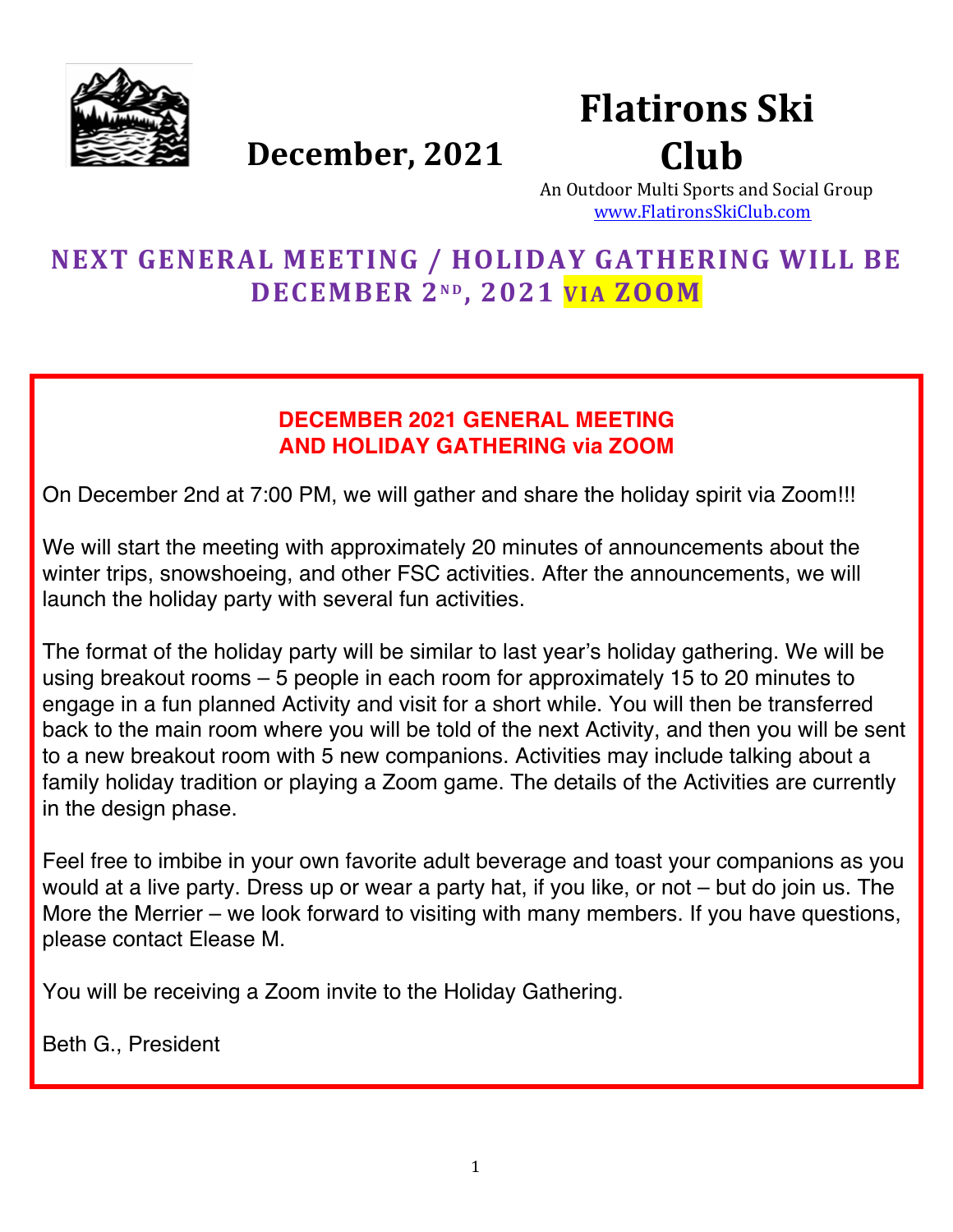

# **2021/2022 FSC MID-WEEK SKI SCHEDULE**

Ed H. and Rich E.

| <b>MONDAY/TUESDAY (EPIC)</b>    | <b>THURSDAY (IKON)</b> |                           |      |  |
|---------------------------------|------------------------|---------------------------|------|--|
| Dec 6 - Breckenridge            | $$10*$                 | Dec 2- Copper ***         | \$10 |  |
| Dec 13 - Keystone               | \$10                   | Dec 9- WP/MJ              | \$10 |  |
| Dec 20 - Breckenridge           | \$10                   | Dec 16-A-Basin            | \$10 |  |
| Dec 27- Keystone                | \$10                   |                           |      |  |
| Jan 3- Breckenridge             | \$10                   | Jan 6- Eldora 8:15 AM     | \$5  |  |
| Jan 10- Vail ** 7:00 AM         | \$15                   | Jan 13- Copper            | \$10 |  |
| Jan 18- Keystone (Tues)         | \$10                   | Jan 20-WP/MJ              | \$10 |  |
| Jan 24 - Breckenridge           | \$10                   | Jan 27- Copper            | \$10 |  |
| Jan 31-Keystone                 | \$10                   |                           |      |  |
|                                 |                        | Feb 3- Eldora 8:15 AM     | \$5  |  |
| Feb 7 - Beaver Creek** 7:00 AM  | \$15                   | Feb 10-WP/MJ              | \$10 |  |
| Feb 14- Breckenridge            | \$10                   | Feb 17- Copper            | \$10 |  |
| Feb 22- Keystone (Tues)         | \$10                   | Feb 24-WP/MJ              | \$10 |  |
| Feb 28- Breckenridge            | \$10                   |                           |      |  |
|                                 |                        | March 3- Eldora 8:15 AM   | \$5  |  |
| March 7- Keystone               | \$10                   | March 10- Copper          | \$10 |  |
| March 14 - Vail ** 7:30 AM      | \$15                   | March 17- Copper 8:30 AM  | \$10 |  |
| March 21 - Breckenridge 8:30 AM | \$10                   | March 24- WP/MJ 8:30 AM   | \$10 |  |
| March 28- Keystone 8:30 AM      | \$10                   | March 31- A-Basin 8:30 AM | \$10 |  |
|                                 |                        |                           |      |  |
| April 4- Breckenridge 8:30 AM   | \$10                   | April 7- Copper 8:30 AM   | \$10 |  |
| April 11- Keystone 8:30 AM      | \$10                   | April 14- WP/MJ 8:30 AM   | \$10 |  |
| April 18-TBD                    | \$10                   | April 21-TBD              |      |  |

\* CARPOOL FEE PER PERSON (CASH) \*\* ADDITIONAL PARKING FEE (CASH)

\*\*\* RICH NOT AVAILABLE, CALL ED FOR QUESTIONS

Locations are subject to change based on weather/snow conditions. This schedule is only a suggestion, members can ski wherever they wish as we are not offering official carpool options. **Occasionally, Ed and Rich may need an alternate leader when they are away on ski trips.** This information will be in the monthly newsletter.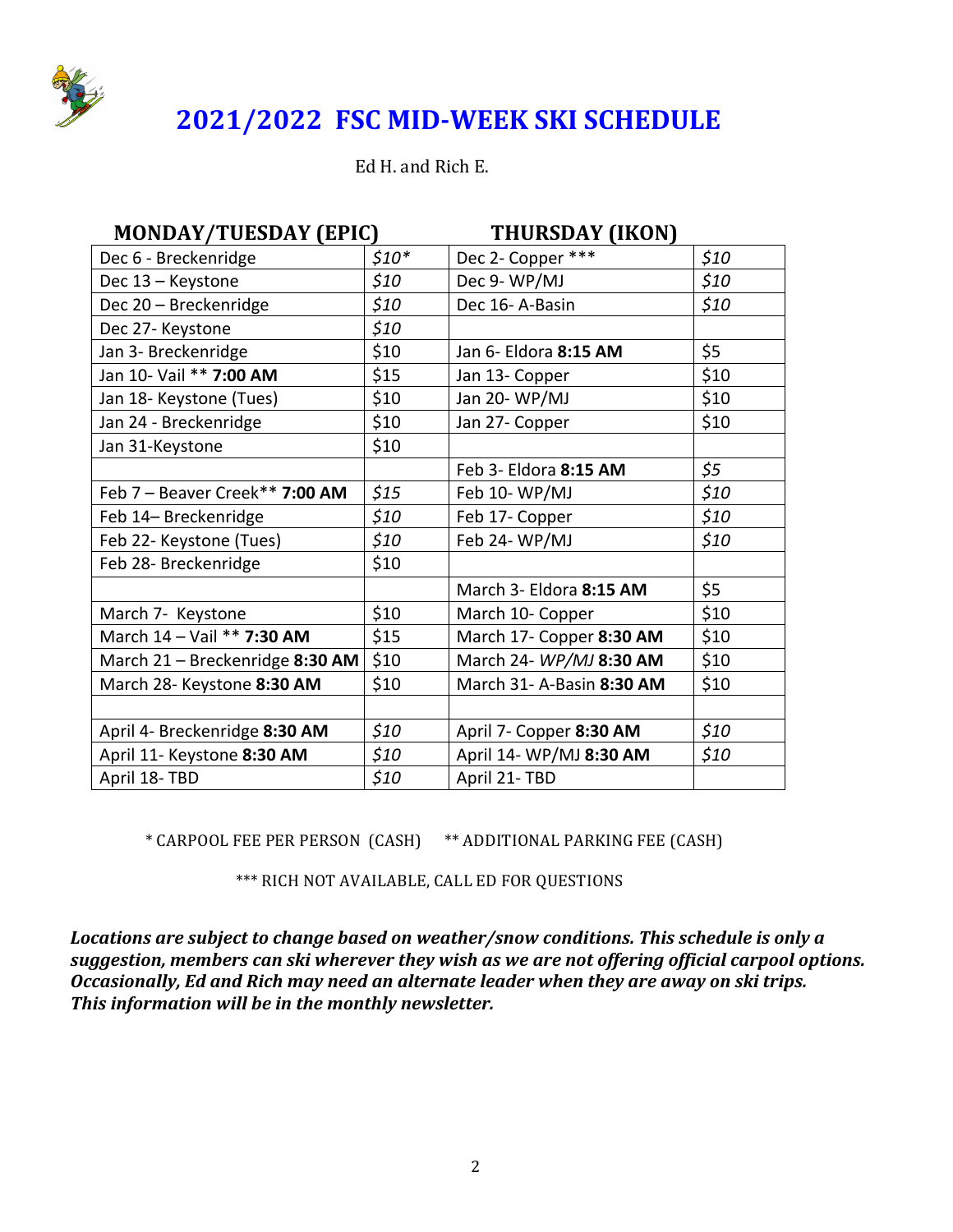### **FSC December Book Club**

#1 New York Times bestselling author<br>of The Road to Character **DAVID BROOKS** THE **SECOND MOUNTAIN** The Quest for a Moral Life

**DATE:** December 13, 6:45 PM (note time change) **PLACE:** via Zoom **LEADERS:** Arnie M. and Linda L. **BOOK:** Second Mountain: The Quest For A Moral Life by David Brooks

In *The Second Mountain,* David Brooks explores the four commitments that define a life of meaning and purpose: to a spouse and family, to a vocation, to a philosophy or faith, and to a community. Our personal fulfillment depends on how well we choose and execute these commitments. Brooks looks at a range of people who have lived joyous,

committed lives, and who have embraced the necessity and beauty of dependence. He gathers their wisdom on how to choose a partner, how to pick a vocation, how to live out a philosophy, and how we can begin to integrate our commitments into one overriding purpose.

#### **THURSDAY HIKERS**

Fall hiking has been very colorful, but the weather is changing. Winter is on its way. We continue to meet on Thursdays at the Meadows Shopping Center. We will meet there at 8:45 AM and leave at 9:00 AM. People can car pool from the Shopping Center or they can drive by themselves to the trailhead. It is up to the individual and their comfort with carpooling. Meadow Shopping Center is at the southwest corner of Foothills Highway and Baseline. We usually park close to the 1<sup>st</sup> Bank and Remax Realty building. Just look for people standing by their cars.

The weather is changeable. Be prepared for all types of weather. We generally hike 3 to 6 miles in the winter. Be sure to bring yak tracks. Call Sue E. or Louisa Y. to let us know if you are planning to hike and to confirm that we will be hiking if the weather forecast is questionable. Call Dolores A. for information about the third Thursday hikes. If you are not on the hiking email lists call Dolores or Louisa to get on the list.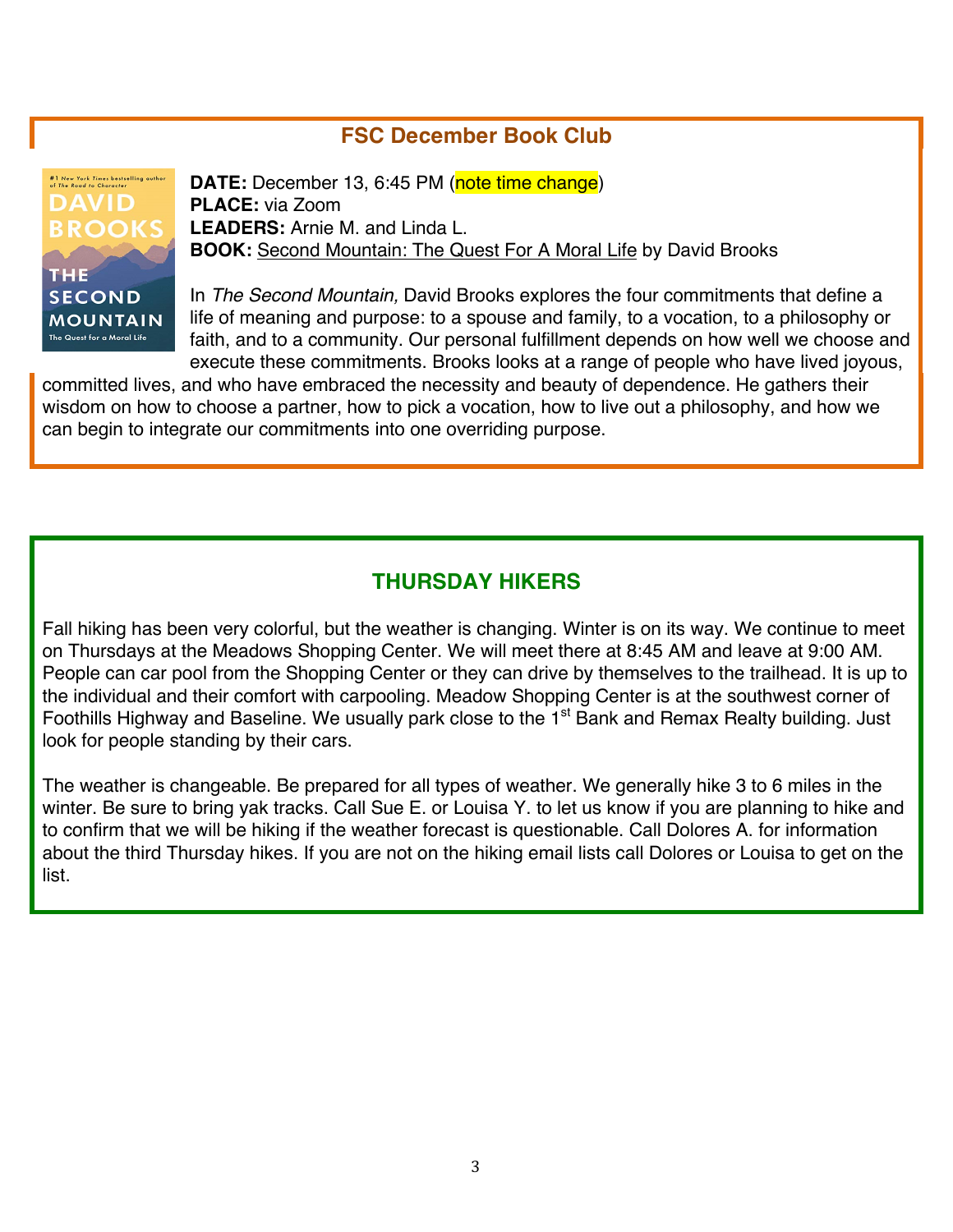## **Cross Country Ski and Snowshoe**

This year again we will be going cross-country skiing and snowshoeing on Tuesdays meeting behind North Boulder Park at 7th and Dellwood at 9:00 AM leaving at 9:15 AM. We will carpool if you are interested. We will start in January depending on snow conditions. Please let me know if you would like to join us.

Dorothy C.

## **3rd Thursday Hike - December 16th - St Vrain State Park**

December is a busy time of year, let's do something close (Longmont), interesting, and relaxing. There are six miles of flat trails at the park, ponds, migratory birds, and the big attraction: **Bald Eagles**. Bring your binoculars! If the weather cooperates we can have an early lunch together at one of the picnic sites. Final details by email the week of the hike. Meet at Meadows Mall 8:45 AM to form car pools and share info, we will leave at 9:00 AM.

Dolores A.

## **Want to Sell Something?**

Every month, members will now have the opportunity to sell something (ski equipment, etc.) by having their items listed in our FSC Club Newsletter. Submit your items via email to Monica A., in the body of your email or as an attachment (.doc or .docx). Submissions will need board approval. Monica will need to receive your information by the Wednesday before the monthly board meetings. Items will be posted in the newsletter sometime during the 4<sup>th</sup> week of the month. Items will appear in the newsletter only once, they will not roll over to the following month's newsletter.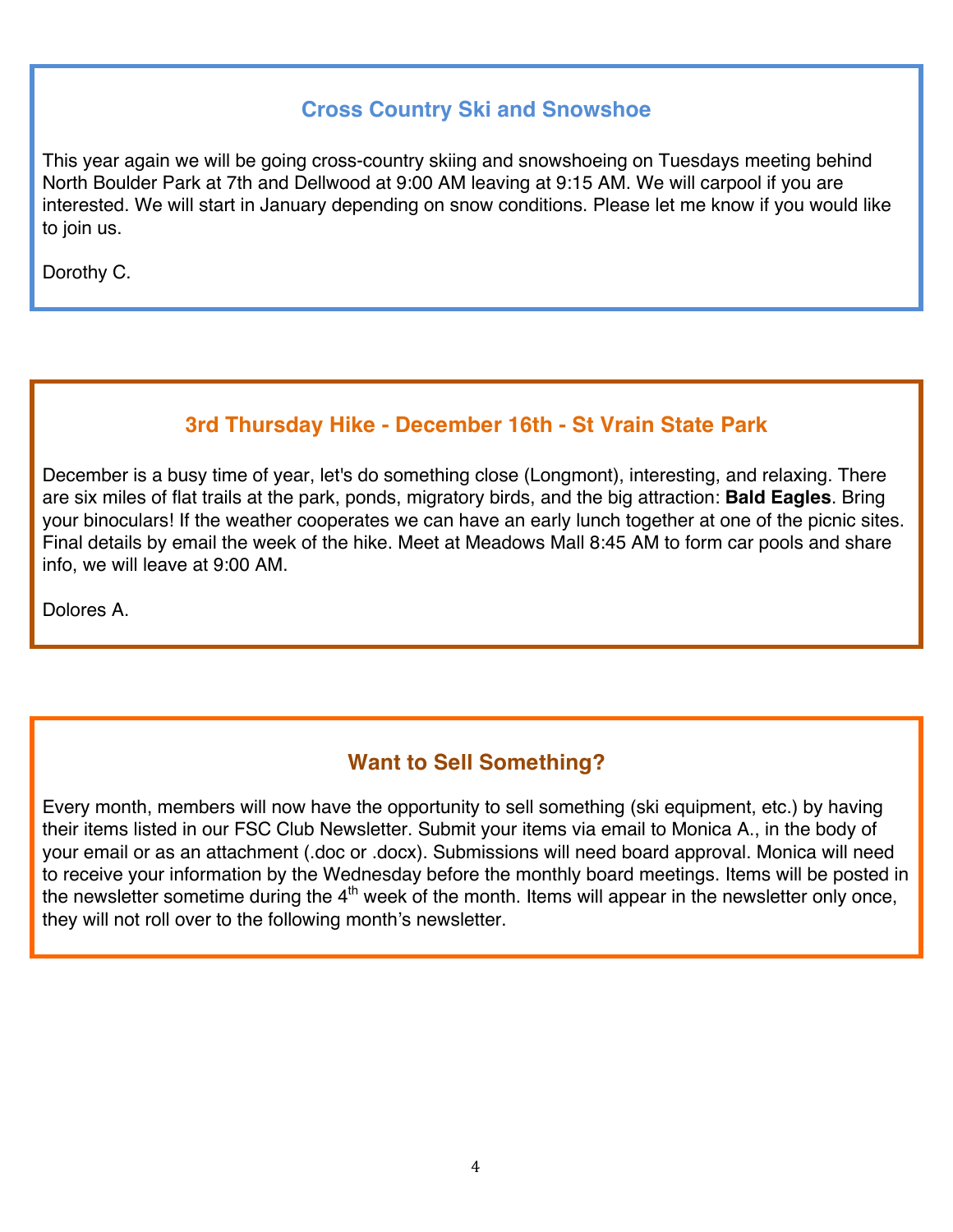## **Suggested Carpool Fee for FSC Overnight Trips**

After a review of the fees that were suggested as reimbursements for FSC carpool drivers for our longer overnight ski trips, I have received input from trip leaders and have decided it is time to increase some of these suggested fees based on current prices for gasoline. The figures we have been using are from 2017 and gas prices have increased about 40 percent in Colorado since then... from \$2.50 per gallon, on average, to a current state average of \$3.50.

I have decided to include the mileage since some of these figures have changed due to changes in hotel locations (ie, from Glenwood Springs, which required daily car rides to Aspen, to Basalt, etc.), and perhaps due to route changes, with the mileage in some cases being somewhat surprising.

Here are the latest estimated round trip mileage figures based on departing from central Boulder (about Jay Rd and Spine) to the city/lodge of our destination for skiing:

**Basalt — 390 mi. Crested Butte — 490 mi. (over Monarch Pass) Fraser — 165 mi. Leadville — 230 mi. Park City, UT — 950 mi. Snow Mtn. Ranch — 195 mi. Steamboat Springs — 335 mi. South Fork/Wolf Creek Pass — 500 mi.**

In 2017, the amounts charged were approximately 5 cents/mile. Increasing that by about 40 percent (gas price increase), we come up with 7 cents/mile. So, here are the suggested round trip carpool fees (rounded up) for the aforementioned trips: **Basalt — \$35\*; Crested Butte — \$45; Fraser — \$13; Leadville — \$20; Park City, UT — \$75; Snow Mountain Ranch — \$15; Steamboat Springs — \$30; Wolf Creek — \$45.**

\*PLEASE be reminded that these are suggested fees and don't take into consideration any daily driving to the ski areas or restaurants from the hotels. Sandy M., our Aspen leader, suggests \$50 per person for people utilizing their carpool driver to get to and from Basalt to the Aspen ski areas/restaurants*.* Finally, pricing is ultimately up to the discretion of the driver and the type of vehicle the driver is using. Please take into consideration how many people will be driving together also. As you can see, there are too many variables to try to precisely figure out a simple master plan. If there is only one passenger, the driver and passenger will need to reach an agreement on what is fair. Importantly, discuss carpool fees prior to your trip departure, so there are no misunderstandings.

Happy skiing and commuting!

Donna C., Downhill Chair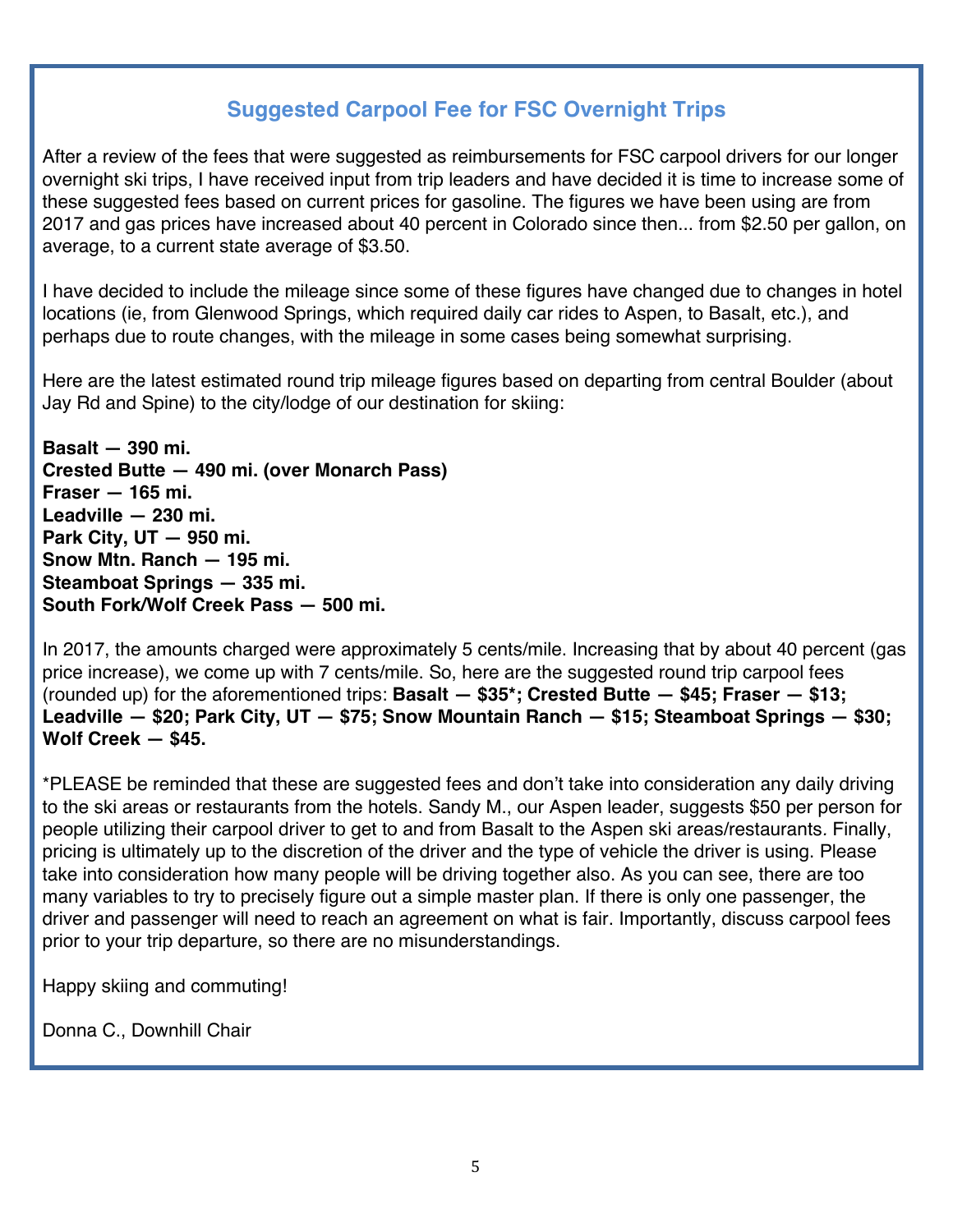# **2022 Flatirons Ski Trip Calendar**

| <b>Dates</b>                       | <b>Destination</b>                                 | Lodging                                                                          | $#$ of<br><b>Spaces</b> | <b>Nights</b>                  | Lift<br><b>Tix</b>                                         | Total<br>Cost<br>per<br><b>Person</b> | <b>Deposit</b>      | <b>Balance</b><br><b>Due</b> | <b>Trip</b><br><b>Leaders</b>                    |
|------------------------------------|----------------------------------------------------|----------------------------------------------------------------------------------|-------------------------|--------------------------------|------------------------------------------------------------|---------------------------------------|---------------------|------------------------------|--------------------------------------------------|
| Jan<br>$21 - 24$                   | <b>Crested</b><br>Butte, CO                        | <b>Cristiana</b><br><b>Guesthaus</b>                                             | 26                      | $\mathbf{3}$                   | <b>EPIC</b>                                                | \$325*                                | \$50                | 12/2/21                      | Linda &<br>Chris P.                              |
| <b>Jan 31-</b><br>Feb <sub>3</sub> | Steamboat,<br>CO                                   | <b>Steamboat</b><br><b>Holiday Inn</b>                                           | 58                      | $\mathbf{3}$                   | <b>IKON</b>                                                | \$260                                 | \$75                | 12/1/21                      | Tom C.                                           |
| Feb<br>$7 - 10$                    | Granby, CO                                         | <b>Snow Mtn</b><br>Ranch                                                         | 28                      | $\mathbf{3}$                   | Misc.                                                      | \$170                                 | \$40                | 12/15/21                     | Beth G.                                          |
| Feb<br>$14 - 18$                   | <b>Wolf Creek</b><br>and<br><b>Monarch</b>         | <b>Quality Inn</b><br>(South Fork)<br><b>Baymont</b><br><b>Hotel</b><br>(Salida) | 24                      | 4(2)<br>nights<br>per<br>area) | Misc.                                                      | \$235                                 | \$40                | 1/3/22                       | Louise G.<br>(Wolf Cr.)<br>Donna C.<br>(Monarch) |
| Feb<br>22-26                       | Park City,<br><b>Utah</b>                          | <b>Park City</b><br><b>Peaks Hotel</b>                                           | 24                      | $\overline{\mathbf{4}}$        | <b>IKON</b><br><b>EPIC</b>                                 | \$470                                 | \$100               | 2/3/22                       | Sandy M.                                         |
| Mar<br>$1 - 4$                     | Fraser,<br>CO                                      | <b>Fraser</b><br><b>House</b>                                                    | 12                      | 3                              | Misc.                                                      | \$150                                 | \$25                | 1/6/22                       | Linda &<br>Chris P.                              |
| <b>Mar 7-</b><br>$10$ or<br>11     | Aspen,<br>CO                                       | <b>Element</b><br>Hotel,<br><b>Basalt</b>                                        | 40                      | 3 or 4                         | <b>IKON</b>                                                | \$345 or<br>\$455                     | \$75 3N<br>\$100 4N | 2/3/22                       | Sandy M.                                         |
| Mar<br>$15-17$                     | Leadville,<br>co                                   | Columbine<br>Inn                                                                 | 20                      | $\mathbf{2}$                   | Misc.                                                      | \$160                                 | \$30                | 2/3/22                       | Elease M.                                        |
| Dec-<br>Apr                        | Mid-Week<br><b>Skiing</b><br>Mon &<br><b>Thurs</b> |                                                                                  |                         |                                | <b>EPIC or</b><br><b>IKON</b><br>depends<br>on ski<br>area |                                       |                     |                              | Ed H.,<br>Mon.<br>Rich E.,<br><b>Thurs</b>       |

**ATTN participants: Please be reminded that monies paid for a ski trip are generally non-refundable according to FSC Policies. If you must cancel, notify the trip leader promptly so a replacement can be found. According to policy, the replacing person directly reimburses the person who is cancelling. If a replacement is not found, your payment is non-refundable.**

**\*There will be a \$120 surcharge for a single room (one person in a Queen room) for Crested Butte Trip.**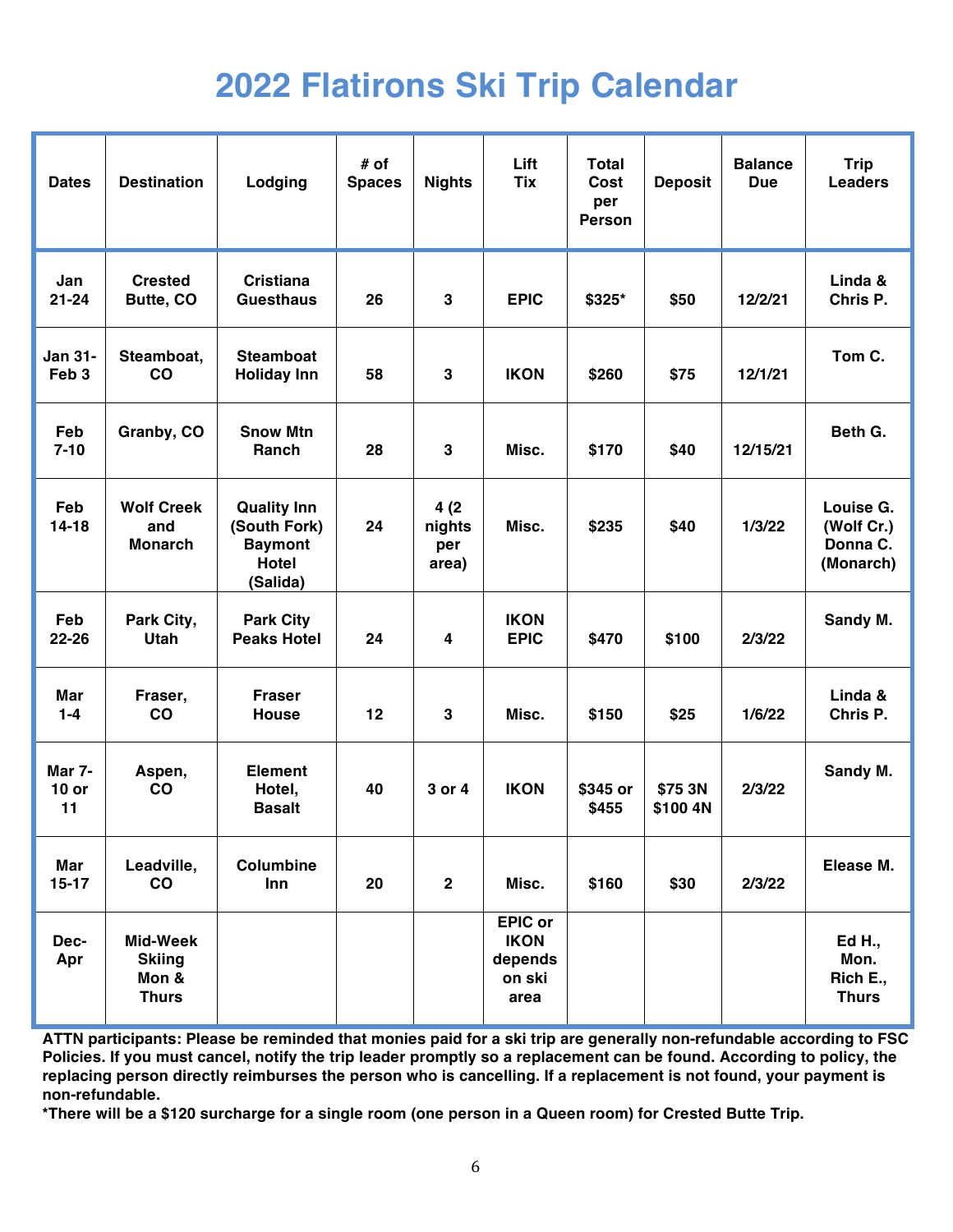# WINTER Skiing in CRESTED BUTTE

3 Nights Lodging at the CRISTIANA GUESTHAUS Jan. 21st, 22nd & 23rd (leaving Jan. 24<sup>th</sup> AM)

# THERE IS STILL ROOM ON THIS TRIP. CALL OR E-MAIL THE TRIP LEADERS TO DISCUSS AVAILABILITY



A reminder to members who have already paid a deposit – final payment of the balance of the trip cost is due to the trip leaders by mail on December 2, 2021. Please make checks payable to Flatirons Ski Club and **send them to Linda and Chris P. (home address). Put 2022 Winter Crested Butte in the memo line**. Do not send checks for this trip to the FSC P.O. Box. Please call or e-mail Linda and Chris with questions.

#### **SNOW MOUNTAIN RANCH YMCA OF THE ROCKIES February 7 – 10, 2022**

The accommodations include two reunion cabins with seven bedrooms, and each cabin will be limited to 14 participants. The trip fee includes use of the YMCA facilities, meals, and lodging. Snow Mountain Ranch offers cross-country skiing, snowshoeing, swimming, roller-skating, arts & crafts, and many other activities. Downhill skiing is located nearby at Winter Park, Mary Jane, and Granby Ranch. Cross-country skiing also is available at Devil's Thumb and other sites nearby to Snow Mountain Ranch. Trip attendees prepare the group meals at the cabins, and food is available to take for lunch.

For additional information, please contact Beth G. by cell or email.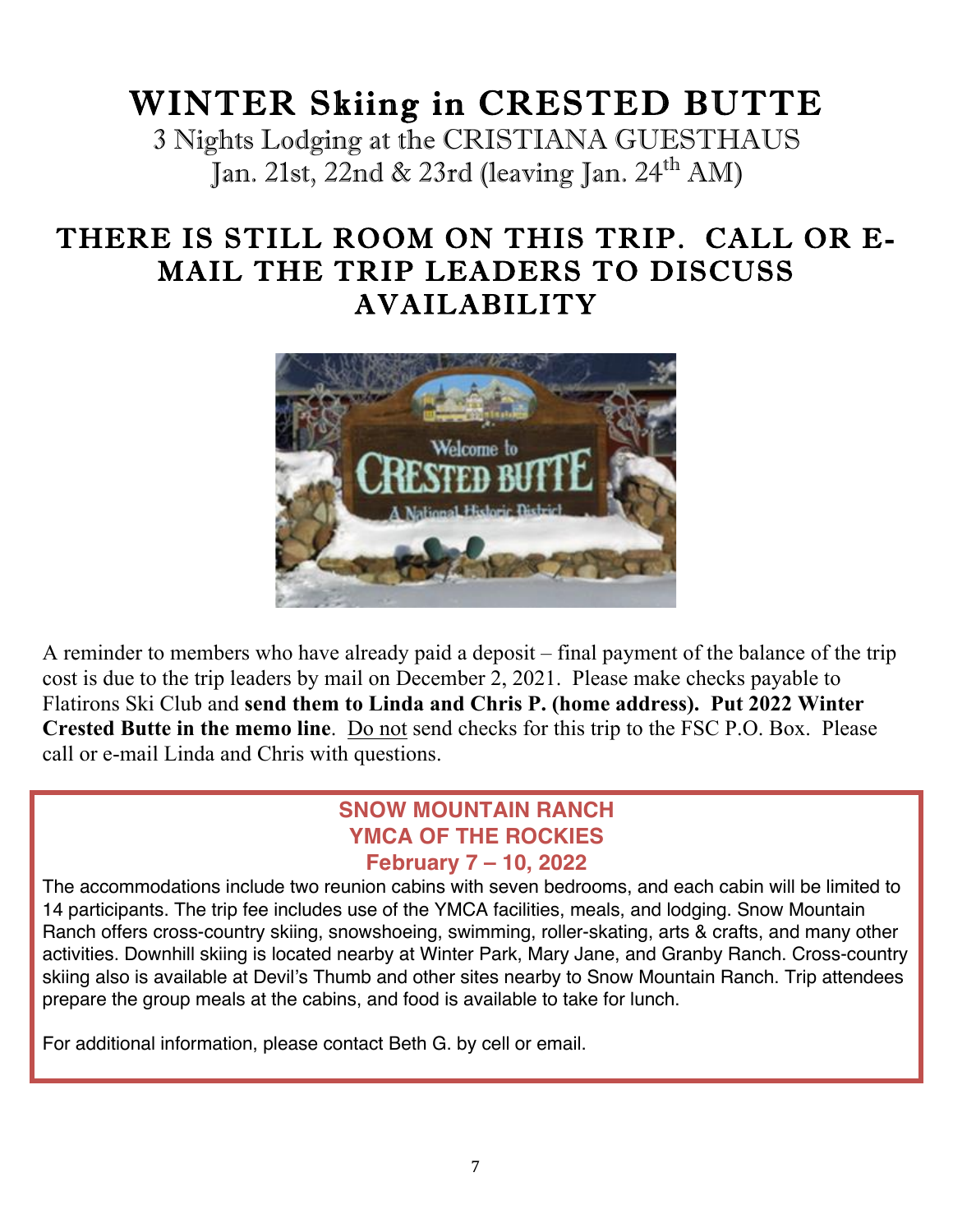# **FCS Ski Trip to Steamboat Springs**

Good news for Flatirons Ski Club Steamboat trip participants - January 31 - February 3, 2022! The first phase of the \$135 million Master Plan Development for Steamboat Resort includes completion of the Golden Walk, an easy escalator ride from where the shuttle bus deposits us, down to Gondola Square, making the process of carrying skis to the lift much easier. We will get to applaud this improvement when the club visits Steamboat in January. Lifts start running November 27, so we should be able to enjoy good conditions for our trip. Fifty-eight members have mailed me their deposits of \$75 for our three night stay at the Holiday Inn (3190 Lincoln Avenue; Steamboat Springs).

The difference is \$185. I did indicate December 1, in the last update prior to the November meeting as the due date. I need to receive your checks anytime before 12/15 – thank you.

All rooms have mini fridges, microwaves, and coffee makers. The Holiday Inn has indoor and outdoor pools and hot tubs plus a fitness center. They will also provide us with a room for our happy hour gatherings. Breakfasts are not included. Rex's American Grill serves breakfast, lunch, and dinner. Members are free to make their own arrangements, or prepare food in their rooms. The Holiday Inn does have its own shuttle service to the mountain and downtown! There have been some inquiries for single rooms. The rate will be the full price of a room, or double the individual price, which is club policy. Rooms are scarce – some 400 have been eliminated from the Steamboat market since both the Steamboat Hotel and Lodge and the Fairfield Inn have been sold.

There have also been inquiries about staying less than three nights and getting a prorated price. The club can't accommodate that. If for whatever reason you decide to cancel, please do not expect a refund. You can find someone to take your place, and the club will also try, but as a general policy the club does not do refunds. As a reminder, please make your checks out to Flatirons Ski Club (FSC), and not Tom C.. Looking forward to seeing you on the runs and enjoying some of Steamboat's legendary powder.

Tom C., Trip Leader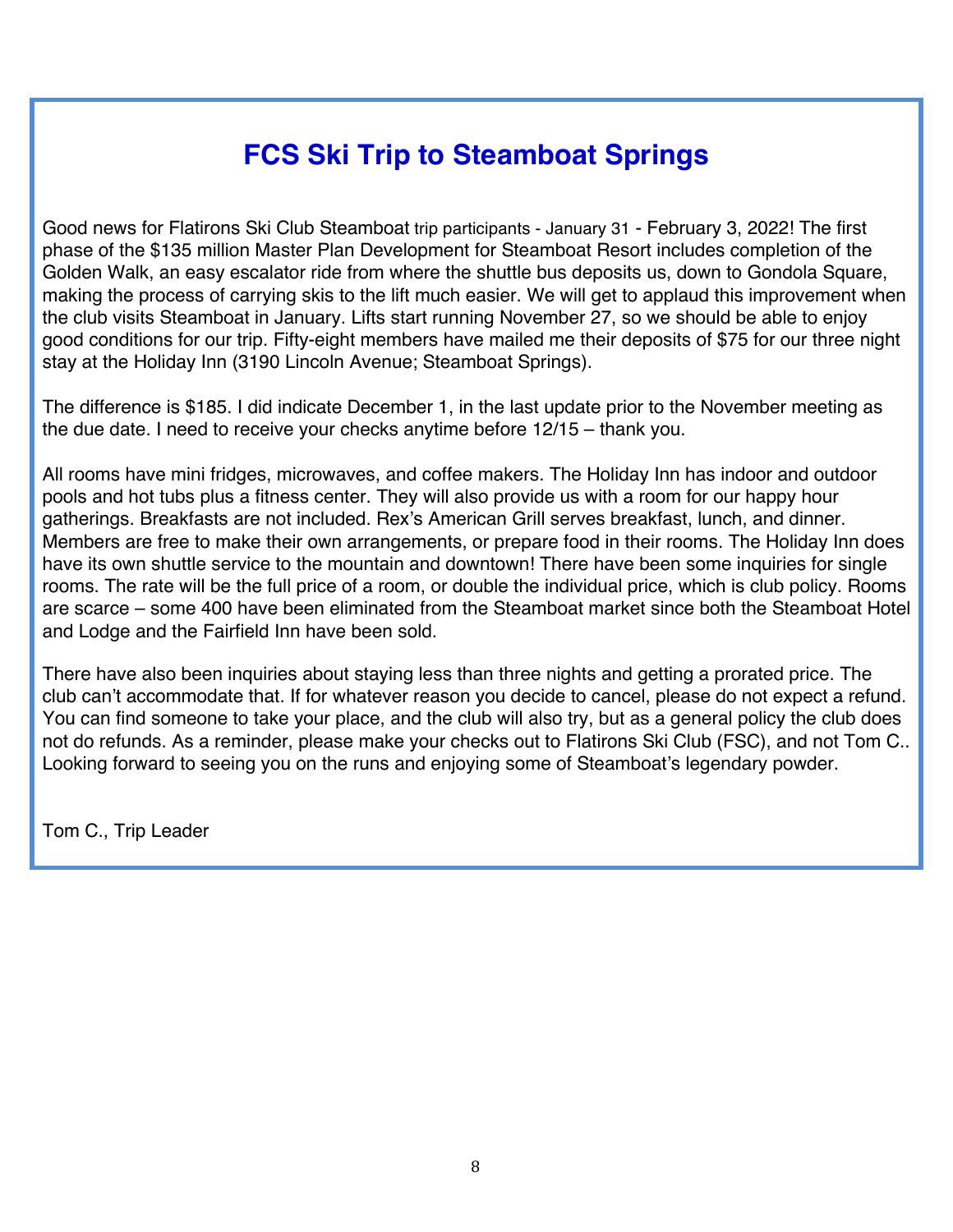# *Wolf Creek & Monarch Mountain February 14-18*

*There is still room availability!* Please join us for the first *combined* Flatirons Ski Club trip to Wolf Creek Ski Area and Monarch Mountain in February 2022! Both of these smaller, more rustic southern Colorado areas, which are about 1.5 hours driving between each other, are known for *great snow* and modestly-priced downhill skiing compared to big resorts. We will be staying at newer hotels, the Quality Inn in South Fork for Wolf Creek skiing, and the Baymont by Wyndham in Salida for Monarch Mountain. Hotels are about a 20-30 minute ride to their respective ski areas.

#### *Our two-night stay at each hotel will include:*

- \* Spacious rooms with two comfortable queen beds;
- $*$  Continental breakfast  $+$  (with scrambled eggs);
- \* Room amenities include big-screen TV, desk/chair, mini-fridge, micro-wave, coffee/tea maker, hair dryers, ironing board;
- Indoor swimming pool and hot-tub;
- \* Business center and laundry facilities (Baymont).

#### *Total cost per person for all 4 nights (double room occupancy) is \$235. Deposit is \$40. Please send all deposits and balance checks to Louise Geil. (See membership roster for her contact information)*

There will be a social gathering with appetizers in the breakfast areas of both hotels. Bring a favorite appetizer to share. Paper products and non-alcoholic beverages provided. BYOB if desired.

#### *The day price for skiing at Wolf Creek:*

General (13-64 yrs old): \$82 Seniors (65-79 yrs old): \$51 80 yrs old and older: Free with ID

#### *The day price for skiing at Monarch:*

Adults (18-61 yrs old): \$99 Seniors (62-68 yrs old): \$69 Super seniors (69 and older): Free with ID

Buying your tickets on-line at Monarch the day before (or earlier) will allow you to save 15-20% on the aforementioned price. You will be provided with an email receipt and instructions on-line allowing you to get a daily pass or RFID (Radio Frequency IDentification) card at the ski area. Bring ID with you!

#### **Louise G. and Donna C., trip leaders**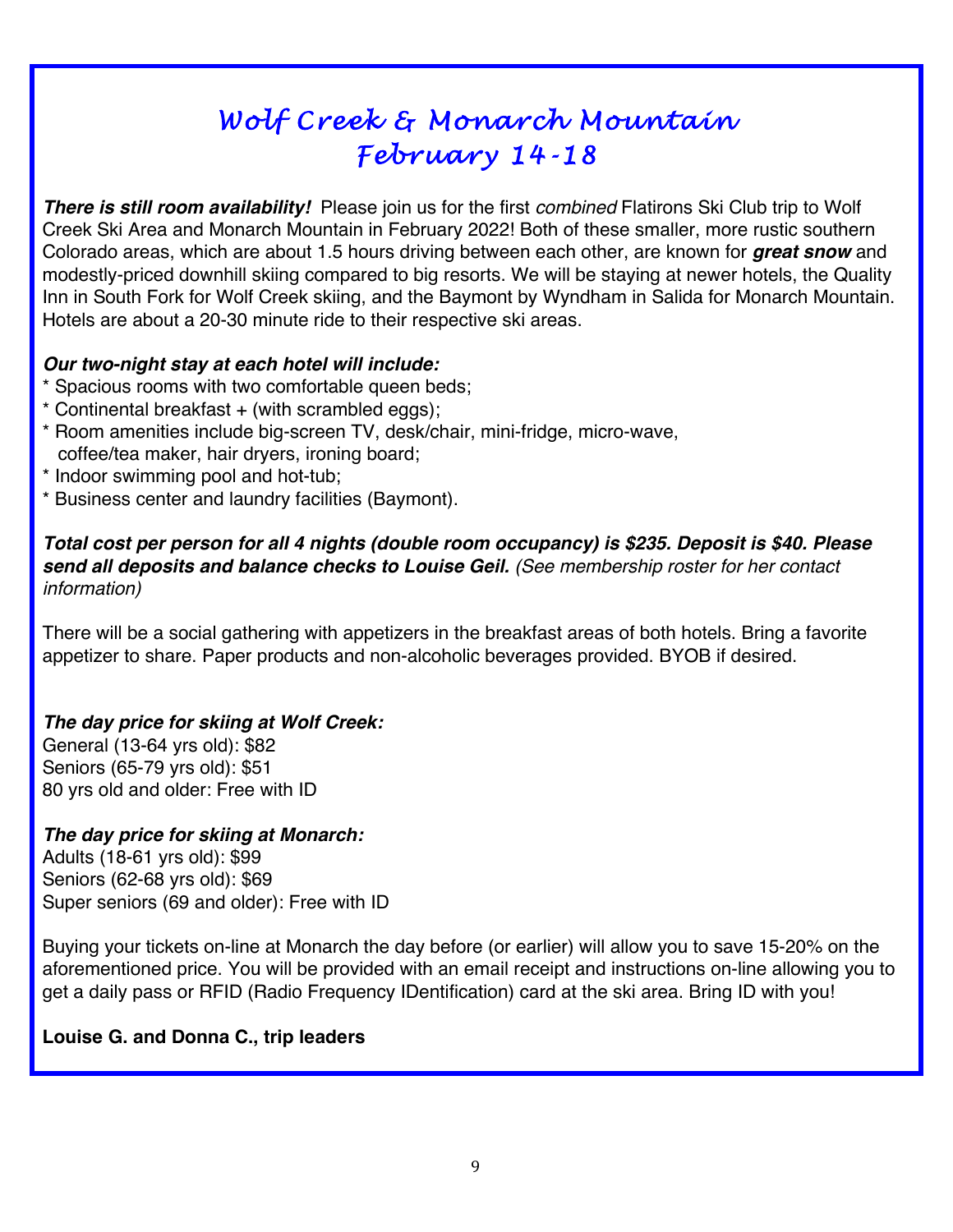# Back Again IN 2022: SKI UTAH Stay in Park City February 22-26, 2022

Lodging: Park City Peaks Hotel

2346 Park Ave, Park City, UT 84060

Phone: (435) 649-5000

Info: The hotel is in Park City approximately 40 min from SLC airport and 8 hours from Boulder.

YouTube **https://youtu.be/Y3QutSm\_myI**

Web: www.parkcitypeaks.com

Price: \$470 per person Group airfare: Southwest – minimum 11 people (TBD), ground transfer (TBD)

Deposit: \$100 on 10/7/21 Balance: \$370 on 2/3/22

Contact: Sandy M.

#### Includes:

- $\cdot$  4 nights lodging (for a studio with 2 queen beds \ per room)
- No lift tickets use your IKON pass at Deer Valley (30 min from PC), Solitude and Snowbird (40 min from PC), Brighton and Alta (50 min from PC), and the EPIC pass at Park City
- Welcome Party pizza and salad (BYOB)
- Hot breakfast each morning including bacon, sausage, eggs, waffles, fruit, yogurt
- Bus to ski areas and local bus to downtown Main St restaurants on hotel property
- Underground parking
- Onsite restaurant- Versante Hearth+ Bar
- Small in-room fridge, microwave in common area
- Hot tub, steam room, sauna, indoor/outdoor pool, fitness room

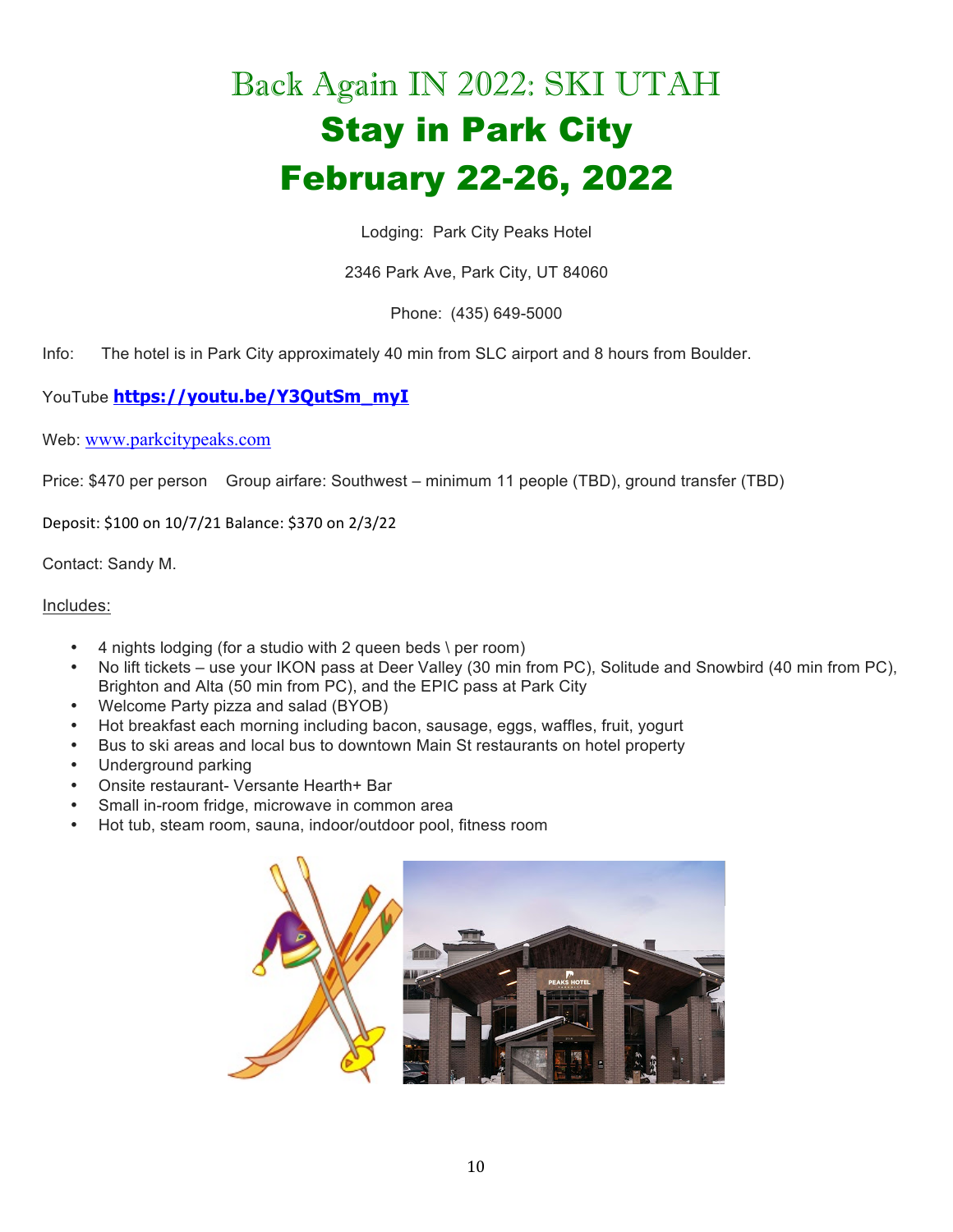## **Frasier Ski Trip 3 Nights Lodging at the Fraser House March 1st, 2nd and 3rd (leaving March 4th AM)**



#### **THIS TRIP IS CURRENTLY FULL – CONTACT THE TRIP LEADERS TO JOIN THE WAITING LIST**

#### **Please call or e-mail Linda or Chris P. with questions.**

### **LEADVILLE SKI TRIP**

# **Tuesday March 15th, Wednesday March 16th leaving March 17th**

We are again staying at the Columbine Inn, 2019 N. Poplar, Leadville, CO. Their phone # is 719.486.5650. The cost is \$160 each sharing a double room for the 2 nights. Extra rooms can be added but will need to be occupied by 2 people. The breakfast room is at this time open for continental breakfast. We may be able to use this room for a potluck get together as in previous years. More information will be available closer to the time.

We ski at Ski Cooper located 10 miles from Leadville via US-24 Lift Ticket Prices: Free for 75 and Older, otherwise – 80.00 per day

"Ski Cooper is different, in all the right ways! Soft all-natural snow, terrain variety for everyone, down to earth laid-back atmosphere, family-friendly vibe, smiling faces, great food & drinks, and reasonable prices." I look forward to seeing you there and giving a roaring send off to our last Club Ski trip of the season!!

#### **DEPOSIT: \$30 BALANCE: \$130 due Feb 3rd Leader – Elease M.**

P.S. You may wish to ski Copper Mountain on the way up or when returning on the 17<sup>th</sup> as it is only about 30 minutes from Leadville.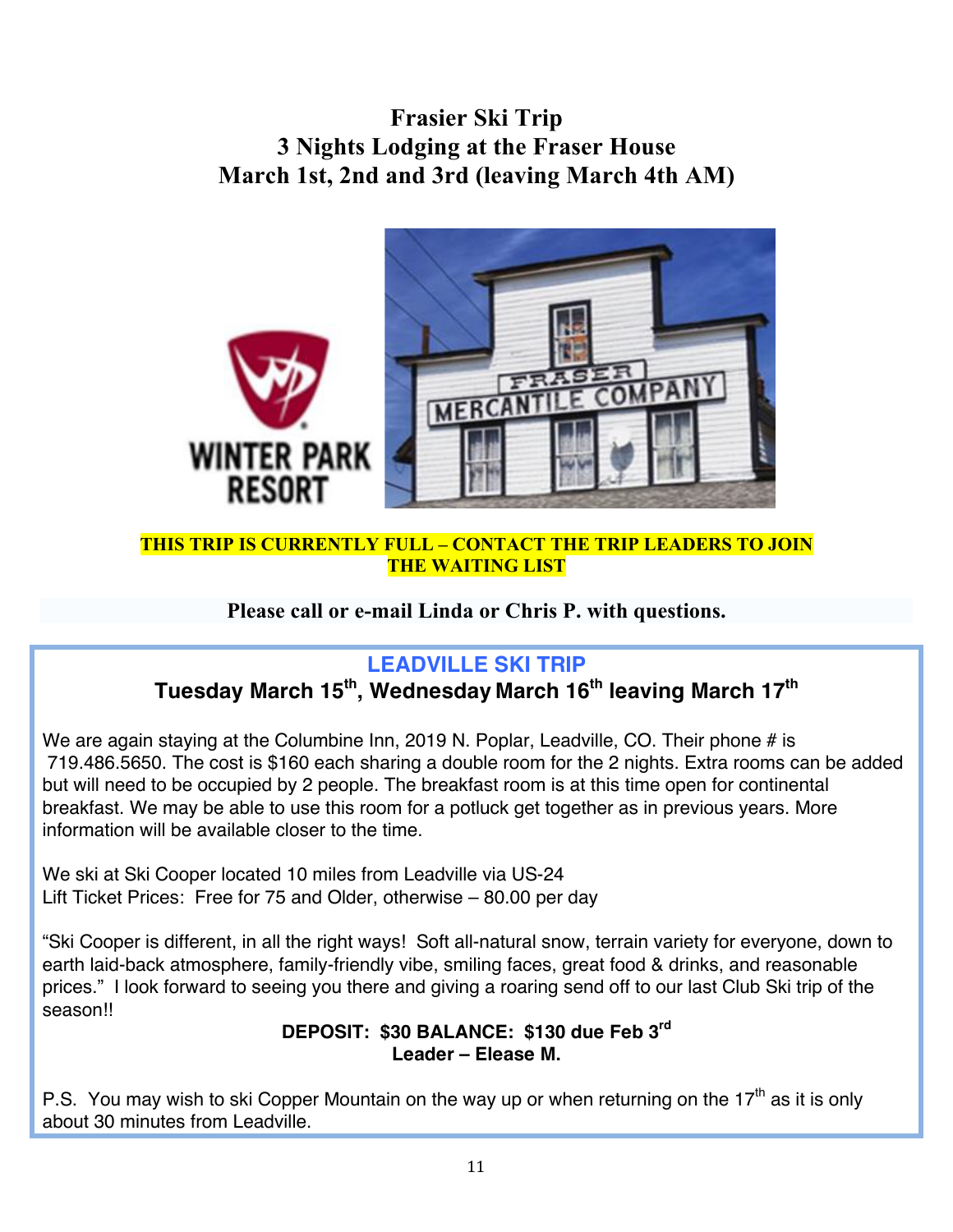# RETURNING TO Basalt in 2022 Aspen/Snowmass 2022 March 7-10 or 11, 2022

Lodging: Element Hotel by Westin in Basalt Colorado

499 Market St Basalt, C0 81621

Phone: (970) 340-4040

Location: The hotel is in Basalt approximately 30 minutes from Aspen/Snowmass and 3  $\frac{1}{2}$  hours from Boulder.

Web: http://www.elementbasaltaspen.com

Price: \$345 per person for 3 nights OR \$455 per person for 4 nights

Deposit: \$100 (3 or 4 nights) on 10/7/21 Balance: \$245 (3 nights) or \$355 (4 nights) on 2/3/22

Lift tickets can be purchased for \$100+ per ticket. The hotel may be selling lift tickets this year. IKON pass is good at all areas for 5 or 7 days if you bought the add-on.

#### **Includes:**

- 3 nights OR optional 4th night lodging (for a studio with 2 queen beds \ per room)
- Each room has a kitchenette
- Evening Reception Mon-Thur 5-6:30 pm complimentary beer, wine, soft drinks, cheese, olives, and bread
- Extravagant breakfast each morning
- Use of meeting room for club potluck on Monday night (TBD)
- Discounted ski rental including ski/boots/poles/bindings/helmets
- Bus to ski areas (may be an extra cost)
- Outdoor hot tub, indoor pool, fitness center, and fire pit
- Walk to grocery store, shops, and restaurants

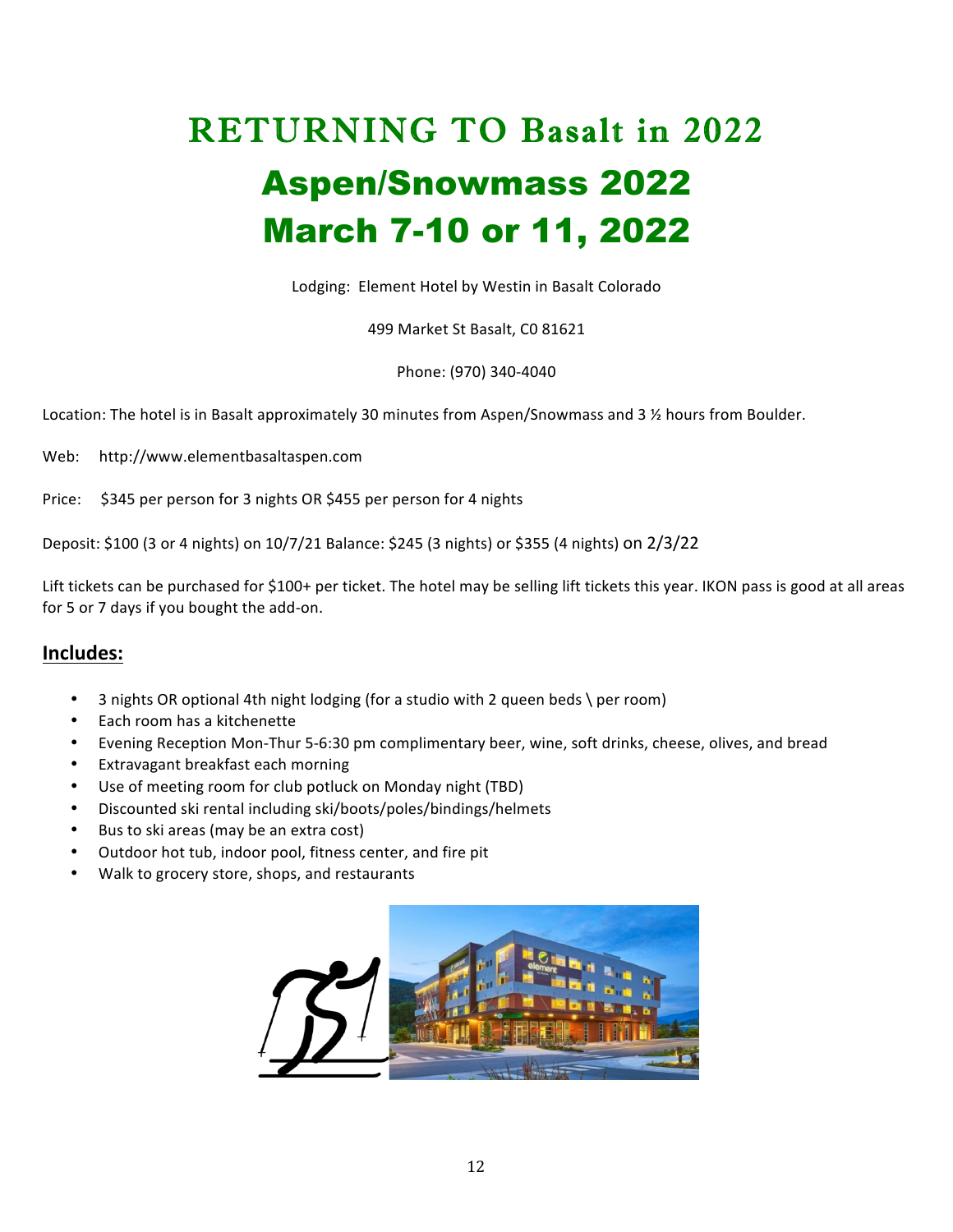## **FSC GENERAL POLICIES FSC Board approved and updated as of August, 2021**

Sign-up Procedures: FSC doesn't intend to profit from activities, but usually charges a fee to cover costs. 1.1 Your deposit holds your place on the activity.

1.2 Deposits and balances in general are non-refundable.

1.3 If an activity is full, your name will be added to the Wait List. Cancellations often occur.

1.4 If you must cancel, notify the Activity Leader promptly so a replacement can be found.

1.5 If you are replacing someone, you must reimburse that person for the fees he/she already paid.

1.6 If your balance is not paid by the Due Date, the Activity Leader will replace you with a person on the Wait List.

1.7 Pay separately for each activity, noting the activity name and date with the payment.

1.8 Make payments out to "Flatirons Ski Club" and give them to the Activity Leader.

1.9 Communicate any issues promptly to the Activity Leader.

Capability. When a person's capability is inadequate for the activity, it negatively impacts other participants.

2.1 For the group's safe enjoyment of a given activity, members and guests must participate only in those group activities (skiing, hiking etc.) that are well within their current endurance, ability and skill so as not to cause an incident.

2.2 An incident is defined as any accident or adverse disruption to the safety of the planned group activity, an increase in the group's time or cost to accomplish the planned activity, or undue imposition on the group or outside parties.

2.3 Recognizing that mistakes can occur and accidents can happen, repeated incidents caused by a participant's lack of capability may disqualify that member from group activities, and may result in use of FSC's Grievance procedure.

Guidelines for Conduct

3.1 During an activity, the Leader's decision on member participation is final.

3.2 Participants should be provided with a list of contact information for all participants,

when possible, and should be aware that mobile devices might not have service in remote areas.

3.3 Group activities should be done with a minimum of two people in the case of rescuepatrolled areas, and with a minimum of four people in other cases (so one person can stay with the injured person and two others can go together for help).

3.4 If a group member becomes incapacitated, the group must care for him/her, because participation in the activity implies agreement to help out in case of trouble.

3.5 A group must not split up unless there is a clear plan for a regroup place and time.

3.6 Turn-around times should be determined so that return can be accomplished in a timely manner.

3.7 In case a group becomes separated, group members should wait at the first fork in the trail or at the base of an agreed-upon ski lift.

3.8 Individuals who voluntarily separate from their group are no longer considered

participants in the group activity, and the group is relieved of responsibility for them.

3.9 Carrying communication devices (e.g., cell phones and walkie-talkies) is strongly encouraged for all members.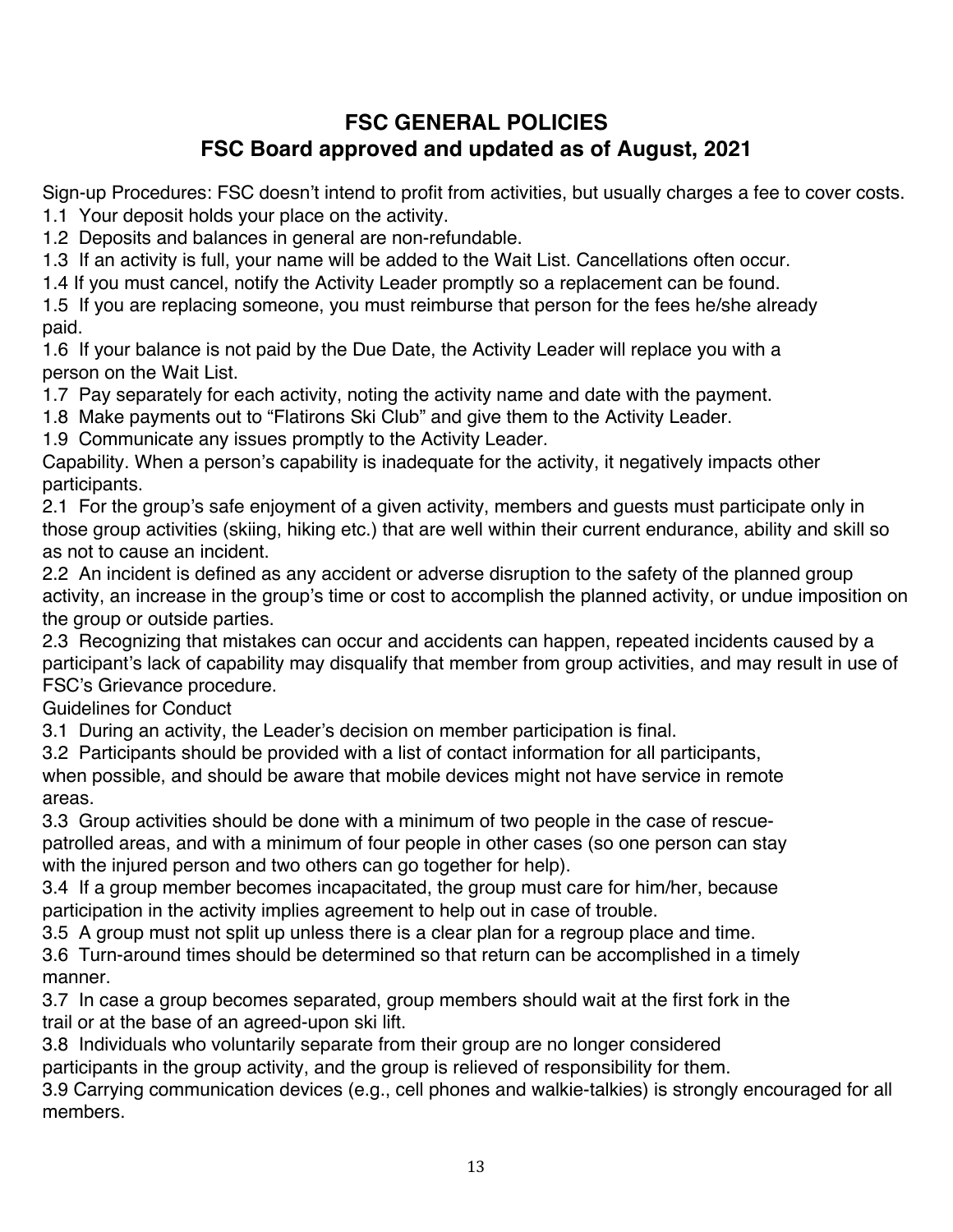#### **DECEMBER 2021**

| <b>Sunday</b> | <b>Monday</b>    | <b>Tuesday</b>         | Wednesday | <b>Thursday</b>     | <b>Friday</b>   | <b>Saturday</b> |
|---------------|------------------|------------------------|-----------|---------------------|-----------------|-----------------|
|               | (Nov 29)         |                        |           | $\overline{2}$      | 3               | 4               |
|               |                  |                        |           | Thursday            |                 |                 |
|               | Hanukkah         |                        |           | <b>Hike 8:45 AM</b> |                 |                 |
|               |                  |                        |           | <b>General Mtg</b>  | <b>FAC</b>      |                 |
|               |                  |                        |           | 7:00 PM             |                 |                 |
| 5             | 6                | 7                      | 8         | 9                   | 10 <sub>1</sub> |                 |
|               |                  |                        |           |                     |                 | 11              |
|               |                  | Snowshoe               |           | Thursday            |                 |                 |
|               |                  | <b>Cross Country</b>   |           | <b>Hike 8:45 AM</b> | <b>FAC</b>      |                 |
|               |                  | 9:00 AM                |           |                     |                 |                 |
| 12            | 13               | 14                     | 15        | 16                  | 17              | 18              |
|               | <b>Book Club</b> | Snowshoe               |           | 3rd Thursday        |                 |                 |
|               | 6:45 PM          | <b>Cross Country</b>   |           | Hike 8:45 AM        | <b>FAC</b>      |                 |
|               |                  | 9:00 AM                |           |                     |                 |                 |
| 19            | 20               | 21                     | 22        | 23                  | 24              | 25              |
|               |                  | Snowshoe               |           | Thursday            |                 | Christmas       |
|               |                  | <b>Cross Country</b>   |           | Hike 8:45 AM        | FAC?            | Day             |
|               |                  | 9:00 AM                |           |                     |                 |                 |
|               |                  | <b>Winter Solstice</b> |           |                     |                 |                 |
| 26            | 27               | 28                     | 29        | 30                  | 31              |                 |
|               |                  |                        |           | Thursday            | New Year's      |                 |
| Kwanzaa       |                  |                        |           | Hike 8:45 AM        | Eve             |                 |
|               |                  |                        |           |                     |                 |                 |

## **Board Members**

| President           | <b>Beth Gaffney</b>   |  |
|---------------------|-----------------------|--|
| Vice                | Louisa Young          |  |
| President           |                       |  |
| Secretary           | Vacant                |  |
| Treasurer           | <b>Martha Parks</b>   |  |
| Publicity           | Donna Scott           |  |
| <b>Newsletter</b>   | Monica Abbott         |  |
| Membership          | Linda Giandinoto      |  |
| Social Chair        | Elease Miller         |  |
| <b>Safety Chair</b> | Sue Evans             |  |
| Downhill            | Donna Cooper          |  |
| Chair               |                       |  |
| <b>Activities</b>   | Dorothy Cohen         |  |
| (Co-Chairs)         | <b>Richard Patnoe</b> |  |

### **Members at Large**

| Mailing   | Roger Briden |  |
|-----------|--------------|--|
| Webmaster | Roger Briden |  |